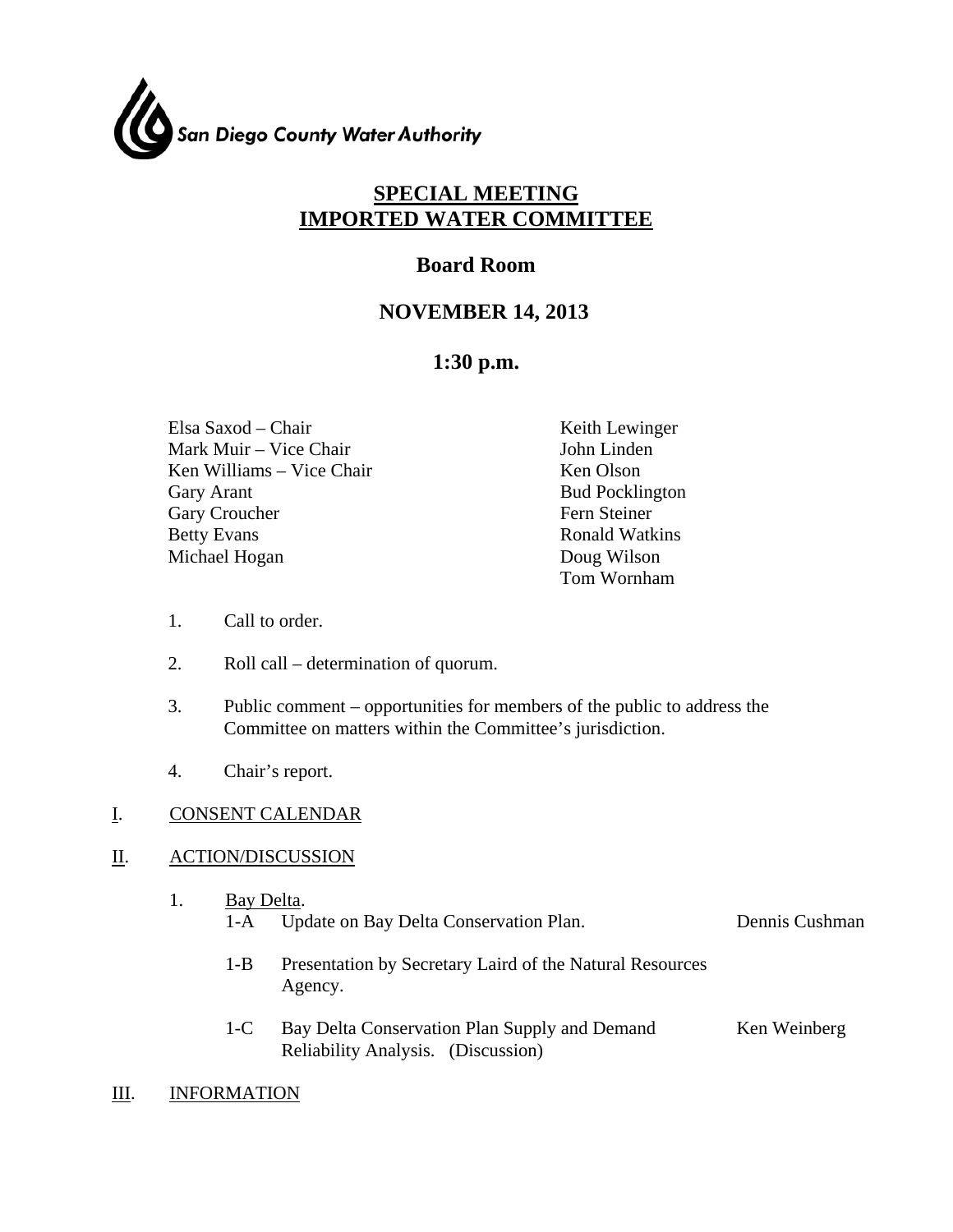

IV. CLOSED SESSION

### V. ADJOURNMENT

Doria F. Lore Clerk of the Board

**NOTE**: This meeting is also called and noticed as a meeting of the Board, but will be conducted as a meeting of the Imported Water Committee. Members of the Board who are not members of the Committee may participate in the meeting pursuant to Section 2.00.060(g) of the Water Authority Administrative Code. All items on the agenda, including information items, may be deliberated and become subject to Committee action. All public documents provided to the Committee or Board for this meeting including materials related to an item on this agenda and submitted to the Board of Directors within 72 hours prior to this meeting may be reviewed at the San Diego County Water Authority headquarters located at 4677 Overland Avenue, San Diego, CA 92123 at the reception desk during normal business hours.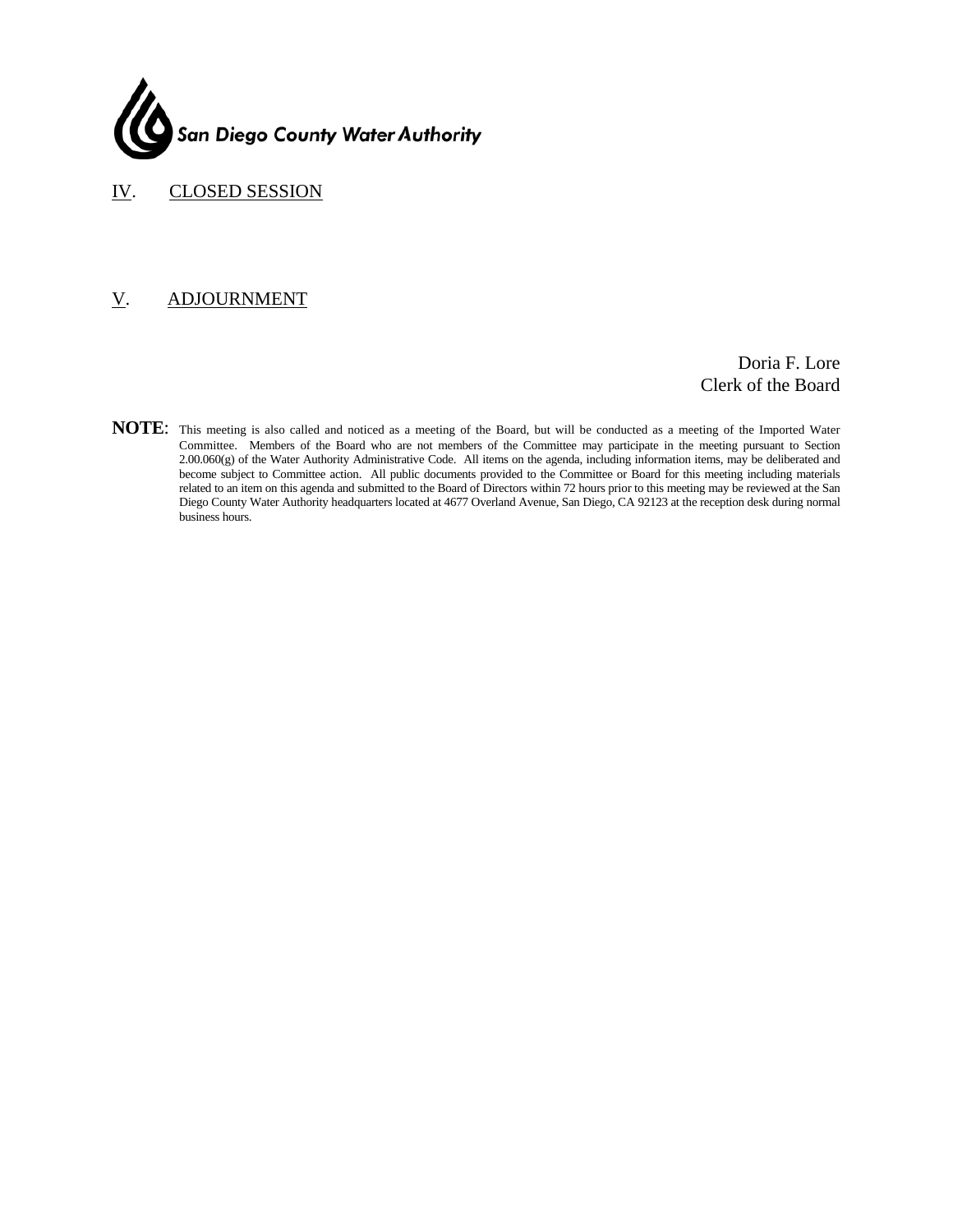

November 7, 2013

## **Attention: Imported Water Committee**

## Bay Delta Conservation Plan Supply and Demand Reliability Analysis (Discussion)

#### **Purpose**

The purpose of this report is to present a supply and demand analysis associated with the Bay Delta Conservation Plan (BDCP) alternatives, focusing on wet-year deliveries and the ability to provide the "big gulp, little sip" approach to water reliability.

#### **Background**

Over the past several months staff has been providing the Board with background information concerning key environmental and water resources issues, the environmental permitting process, and other foundational information required to evaluate the proposed BDCP. The background information being evaluated is primarily from the administrative draft planning and environmental documents produced by state and federal agencies as part of the BDCP process and released last spring. These documents are preliminary and subject to change, but provide a good preview of what the state and federal agencies are proposing in terms of a Delta solution. The administration expects to release the final public draft of the environmental documents and BDCP on December 13, 2013. The latest delay in release of the documents was attributed to the partial shutdown of the federal government.

One of the primary tasks associated with the staff evaluation of the BDCP has been a comparative analysis of alternative proposals to address water supply reliability for water agencies reliant on Bay-Delta supply exports. These alternatives include:

- 1) No action alternative (included in BDCP administrative draft)
- 2) BDCP Proposed Action (9,000 cubic feet per second (cfs) conveyance) (included in BDCP administrative draft)
- 3) NRDC Portfolio proposal  $(3,000 \text{ cfs} \text{ conveyance})^1$
- 4) Delta Vision BDCP Plus proposal  $(6,000 \text{ cfs} \text{ convevance})^2$

At the September 26, 2013 Imported Water Committee meeting, staff provided a report on the estimated export yields from the proposed BDCP alternatives. The report also discussed how the operating scenarios influence the export yields and the uncertainties surrounding the decision-tree process. This was the first step in comparing the water supply reliability of the different conveyance options. As discussed at both the September 26<sup>th</sup> and October 24<sup>th</sup> Imported Water Committee meetings, operating criteria developed by the state and federal fishery agencies, who issue

<sup>&</sup>lt;sup>1</sup> NRDC Portfolio suggests a north Delta conveyance facility of at least 3,000 cfs; for ease of comparison in staff's analysis, 3,000 cfs is utilized as a proxy. The reduced conveyance is intended to be coupled with a portfolio of local supply and south of delta storage projects to augment the reduced export capacity.

<sup>&</sup>lt;sup>2</sup> BDCP Plus suggests a north Delta conveyance facility of 5,000 cfs – 6,000 cfs; for ease of comparison, 6,000 cfs is utilized. Similar to NRDC Portfolio, the reduced conveyance is to be coupled with a portfolio of projects to augment the reduced export capacity.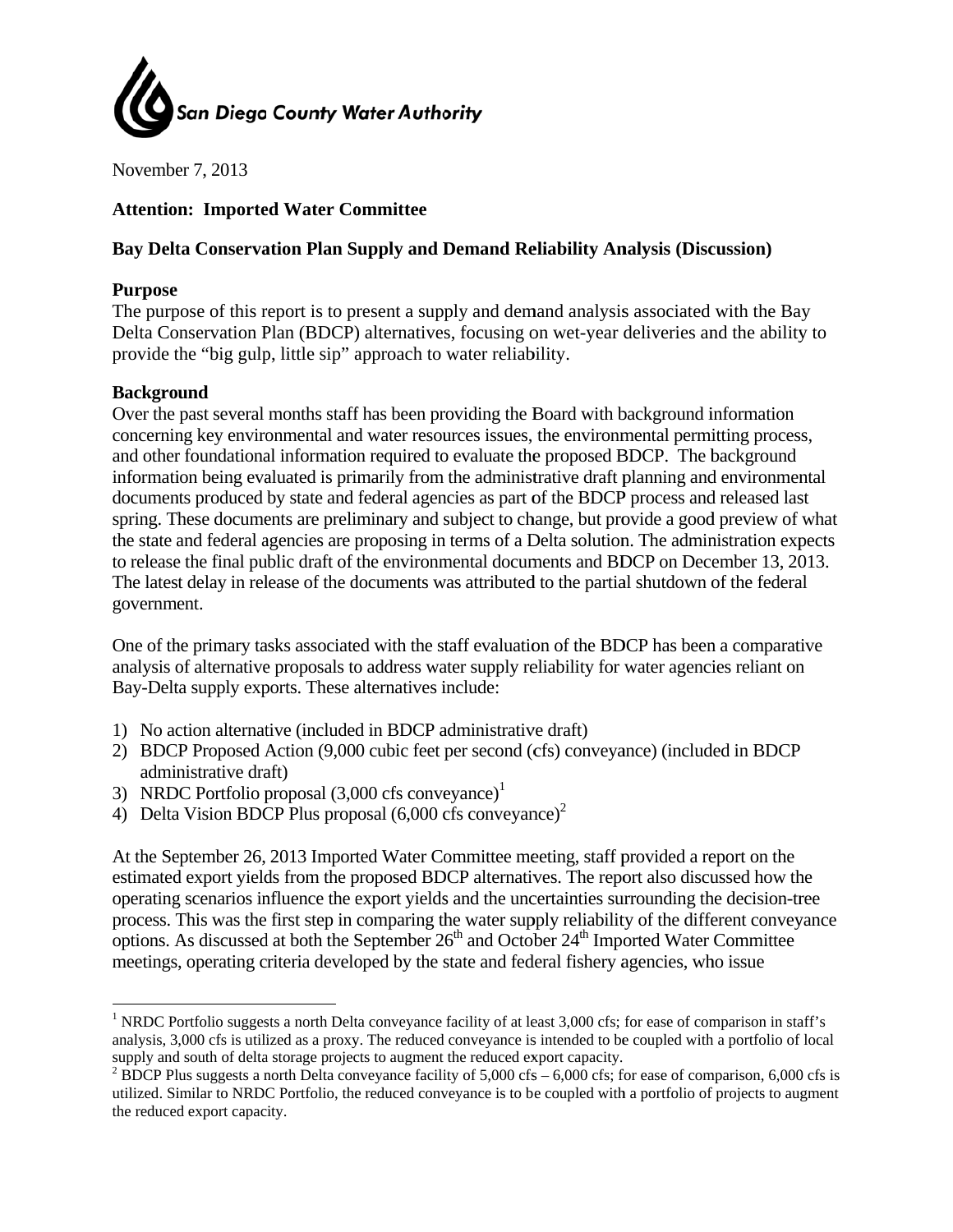**Imported Water Committee** November 7, 2013 Page 2 of 11

Endangered Species Act (ESA) permits, will be the single most important factor controlling the amount of water that can be exported from the Delta for water supply purposes.<sup>3</sup> As discussed at previous Committee meetings, high Delta outflow criteria reduce the amount of water that can be exported for water supply, while low Delta outflow criteria result in higher levels of water supply exports. Figure 1 shows the resulting State Water Project (SWP) and Central Valley Project (CVP) export vields of the different conveyance alternatives under similar high Delta outflow operating criteria so as to compare the alternatives on an "apples to apples basis."<sup>4</sup> As stated in the BDCP, the "early long-term" is the implementation period that extends 11 to 15 years after the BDCP permit term is initiated. The "late long-term" refers to the BDCP implementation period that extends 16 to 50 years after the BDCP permit term is initiated.

From a strictly conveyance capacity standpoint, the BDCP Proposed Action provides the greatest amount of Delta exports when compared to the two other alternatives with a north Delta diversion and the existing conveyance with no new north Delta diversion. It should be noted that additional local projects or enhanced yield from south of Delta storage was not factored into the total supply yield of the conveyance capacities of the NRDC or the DVF proposals. The comparison also does not consider cost, or the question of whether investments made in more local supply development and storage would provide superior water



supply reliability to agencies that rely upon Delta exports.

As was also discussed in detail at the September 26<sup>th</sup> Imported Water Committee, BDCP permitting relies upon a decision-tree process to determine Delta outflow and initial Delta exports. As such, regardless of the conveyance alternative selected, the decision-tree process will be required as part of the permit. The decision tree process is supported by the fishery agencies, which will issue the

<sup>&</sup>lt;sup>3</sup> As discussed in the October 24<sup>th</sup> Imported Water Committee meeting, the State Water Resources Control Board also has a role in the determination of Delta flow, and is undergoing its own process to revise the Water Quality Control Plan for the Delta, which will set new flow standards in the Delta and will use that as the basis for issuing the permit for a change in the point of diversion and operation of the state and federal projects to accommodate a new BDCP conveyance facility.

<sup>&</sup>lt;sup>4</sup> For the purpose of comparing project yields based on conveyance size only; additional potential supplies from other programs as suggested in NRDC Portfolio and DVF Plus are not included, as noted in the memo.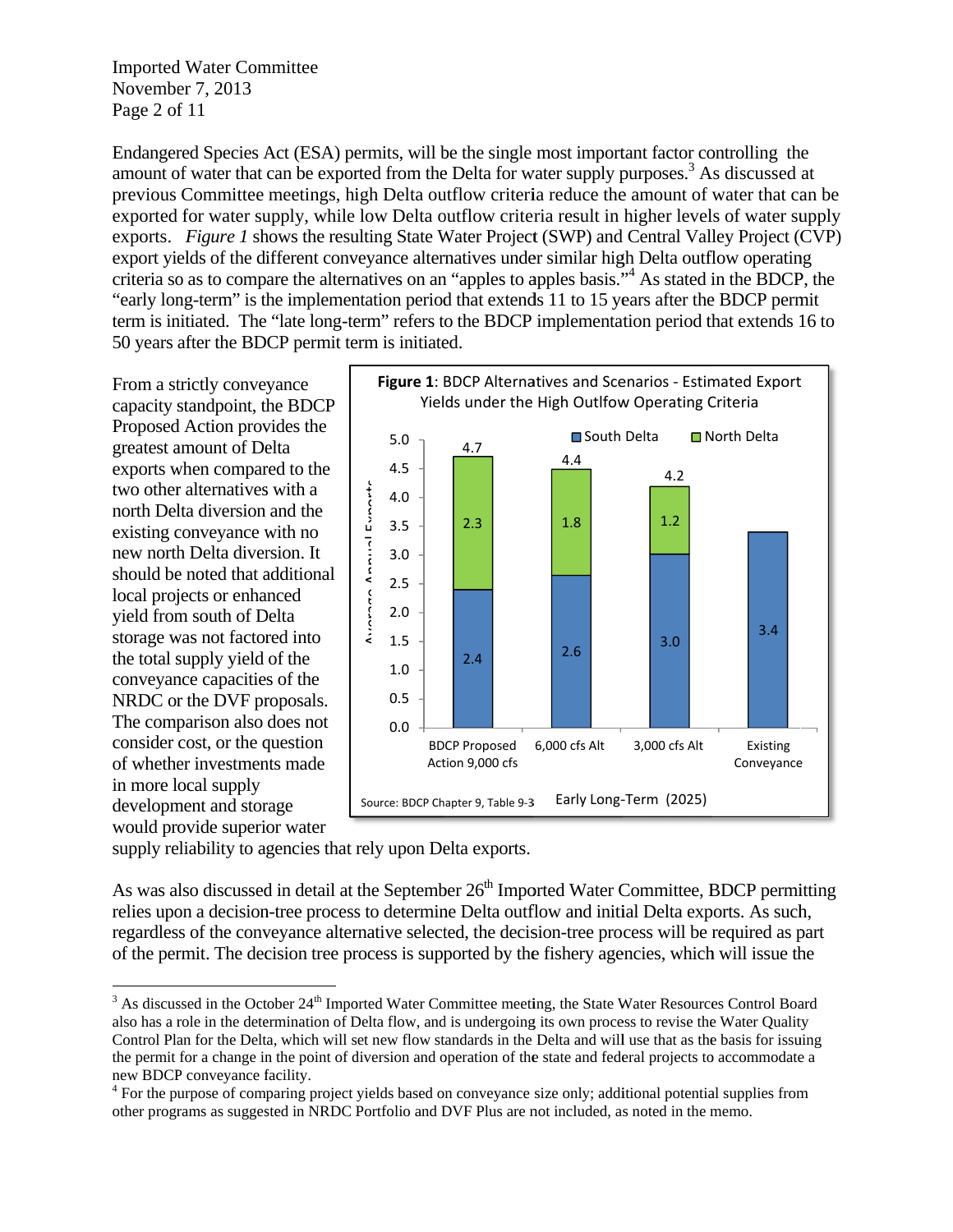federal and state permits that allow export operations. The decision tree addresses two key uncertainties associated with Delta outflow criteria:

- The importance of Delta outflow in the fall months (fall outflow) in achieving abundance and habitat objectives for Delta smelt, and
- The importance of Delta outflow in the spring months (spring outflow) in achieving the longfin smelt abundance objective.

The decision-tree process combines differing spring and fall outflow criteria to derive four possible outcomes that would all be covered under the permit. Table 1 shows the criteria to be tested as part of the process.

| Table 1: Four Potential Operating Outcomes As Identified in the BDCP EIR/EIS Associated with Fall |                  |                 |                |                          |  |  |
|---------------------------------------------------------------------------------------------------|------------------|-----------------|----------------|--------------------------|--|--|
| and Spring Delta Outflow (Decision-Tree Process)                                                  |                  |                 |                |                          |  |  |
| Delta Outflow                                                                                     | Low Outflow (H1) | H <sub>2</sub>  | H <sub>3</sub> | <b>High Outflow</b> (H4) |  |  |
| Spring                                                                                            | D-1641           | $D-1641$ , plus | D-1641         | $D-1641$ , plus          |  |  |
|                                                                                                   |                  | enhanced spring |                | enhanced spring          |  |  |
|                                                                                                   |                  | outflow         |                | outflow                  |  |  |

D-1641: State Water Resources Control Board Decision 1641 issued in December 1999 and updated in March 2000. D-1641 sets objectives for minimum Delta outflows, limits on SWP and CVP Delta exports, and maximum allowable salinity levels.

2008)

USFWS BO (Dec

2008)

Fall D1641 | D-1641 | USFWS BO (Dec

USFWS BO (Dec 2008): US Fish and Wildlife Service's Biological Opinion that covers effects of the projects on Delta Smelt and includes additional requirements including an additional fall salinity requirement in the Delta, that requires increased releases from SWP and CVP reservoirs to reduce salinity.

The September  $18<sup>th</sup>$  board memo was the first step in describing the water supply reliability of the different conveyance options. At the October  $24<sup>th</sup>$  Imported Water Committee meeting, staff described how BDCP determined the expected amount of water supply from the existing through-Delta conveyance system, absent implementation of the BDCP. Staff understands that use of the high outflow criteria was proposed by the state and federal fishery agencies that issue the operating permits for the SWP and CVP. BDCP Chapter 9 stated the high outflow criteria would be the method fisheries agencies would likely use to regulate exports under the existing conveyance system. Because that scenario attempts to provide the most restrictive of future regulations affecting continued operation of the existing through Delta conveyance only, staff believes it is appropriate to use the supply yield from the high outflow criteria as shown in *Figure 1* above as a baseline to compare the other alternatives when assessing supply reliability.

This report analyzes the export yields identified in the September and October 2013 board memos for the four alternatives and compares them to forecasted demands to evaluate the supply reliability of the alternatives and potential impact on reliability in San Diego County.

## **Discussion**

As stated in the Water Authority's Delta Policy Principles, adopted by the Board in February 2012: *"The Water Authority Board of Directors supports a Bay-Delta solution that will meet the co-equal*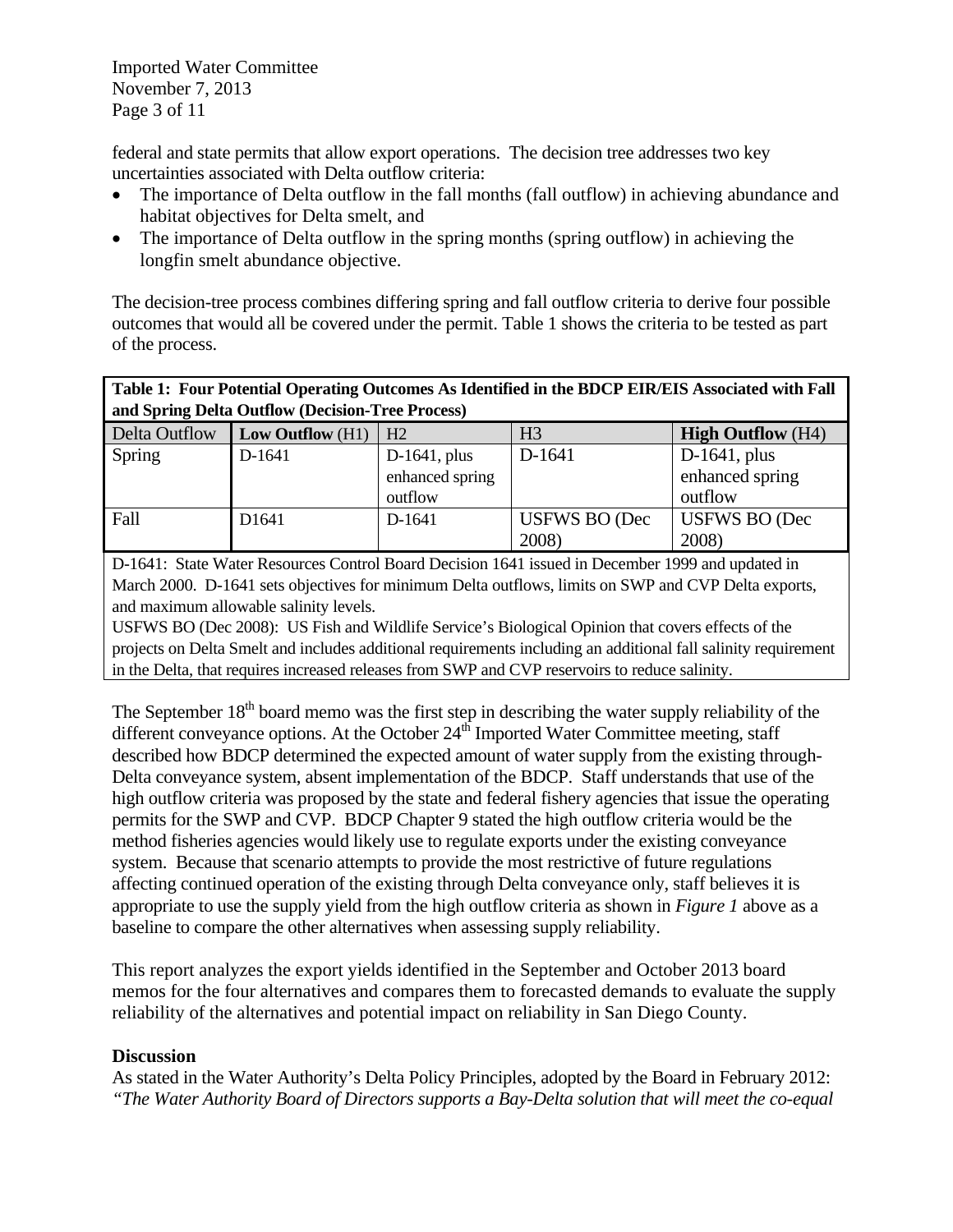Imported Water Committee November 7, 2013 Page 4 of 11

*goals and provide San Diego County with a reliable, high-quality supply of affordable, imported water consistent with the Water Authority's Urban Water Management Plan and Regional Facilities Optimization and Master Plan."* The set of policy principles was adopted to guide staff in evaluating projects and actions concerning the Bay-Delta, as well as to guide the board's evaluation and future policy decisions. As part of this report, staff will utilize the policy principles associated with water supply reliability to further evaluate the BDCP alternatives.

### Water Authority's 2010 Urban Water Management Plan (UWMP) Verifiable Supplies

The Water Authority's 2010 UWMP identifies the projected regional mix of resources to meet existing and forecasted water demands to ensure a reliable water supply for San Diego County's economy and quality of life. The UWMP resource mix and supporting documentation is also utilized by member agencies in compliance with California laws linking water supply availability and approval of large land-use projects that were enacted with the passage of SB 610 and SB 221. The assessments and verifications prepared by the member agencies under these laws rely on UWMPs to provide adequate documentation and substantive evidence on the supplies identified to meet existing and future demands. Local land use jurisdictions, cities and counties, rely on this information when considering specific approvals for new development. For this reason, the Water Authority worked closely with its member agencies to identify those projects that would be considered verifiable to include in the Water Authority's UWMP reliability assessment to help ensure compliance with state law.

To comply with the growth and water legislation, the Water Authority's 2010 UWMP categorizes regional and local supply projects into three categories: verifiable; additional planned projects; and, conceptual projects. Verifiable projects are generally those with adequate documentation regarding implementation and supply utilization, and are used in the identified resource mix and reliability assessment contained in the plan. The Carlsbad Desalination Project was a verifiable project in the 2010 UWMP. Additional planning projects are those that the Water Authority or member agencies are actively pursuing and currently funding, but do not rise to the level of verifiable for implementation. The Camp Pendleton seawater desalination proposal was considered an additional planned project in the 2010 UWMP. Conceptual projects are those considered to be in the pre-planning phase with very little documentation beyond concept studies. As an example, a conceptual project submitted by the City of San Diego for inclusion in the 2010 UWMP is the San Pasqual basin groundwater proposal.

For its supply, facilities, environmental and financial planning, the Water Authority uses verifiable supplies rather than planned or conceptual. The use of the verifiable numbers in planning documents reduces the implementation risks that could jeopardize future supply reliability or adversely affect other planning efforts. For this reason and consistent with the reliability assessment contained in the Water Authority's 2010 UWMP, the evaluation of supply options and alternatives to fix the Delta will focus on regional and local supplies that are considered verifiable and more predictable.

#### California Water Resources Simulation Model II (CALSIM II)

It is also important to understand how the estimated supply yields from the BDCP alternatives are determined. The Department of Water Resources and U.S. Bureau of Reclamation developed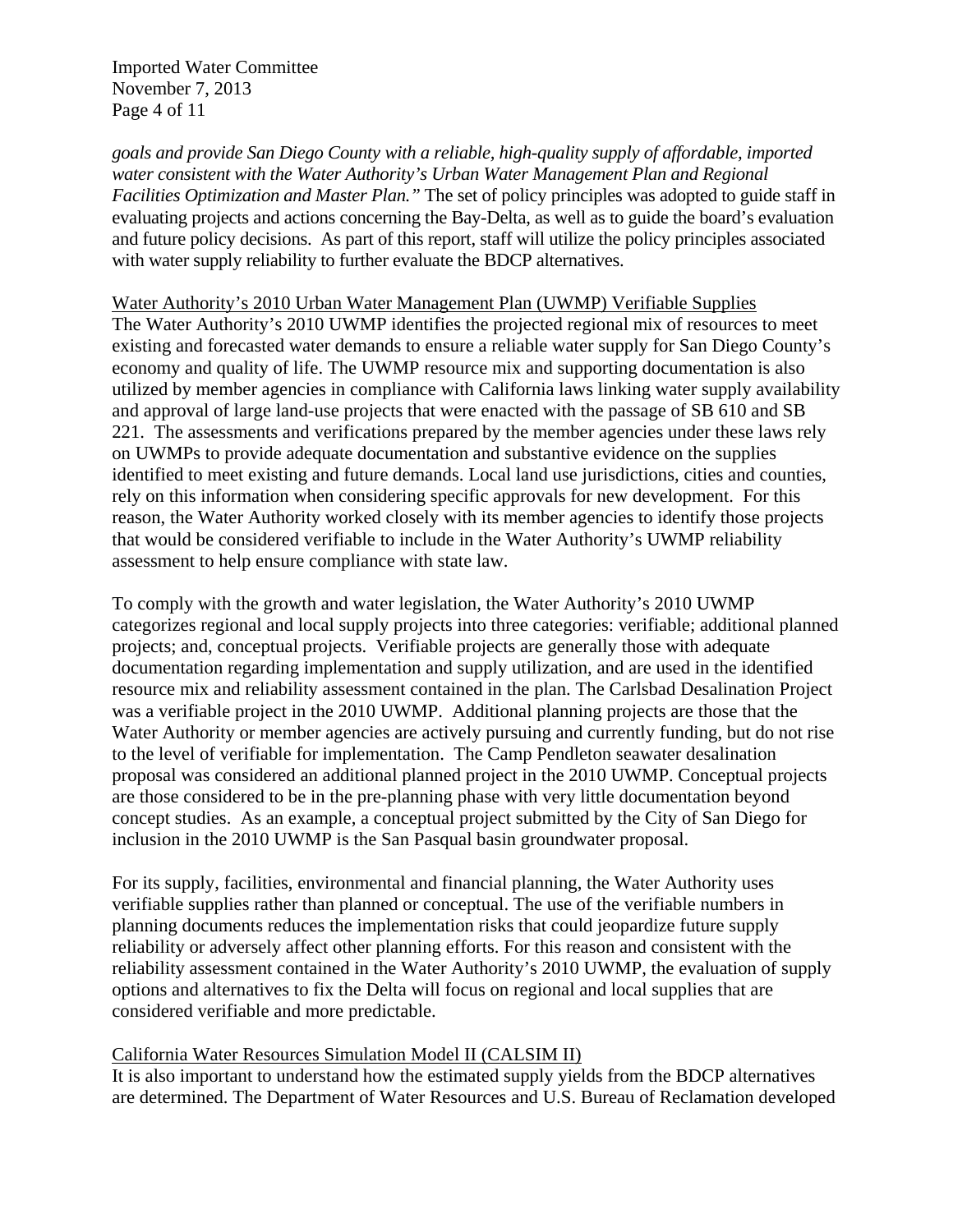**Imported Water Committee** November 7, 2013 Page 5 of 11

CALSIM II, which simulates the operations of the major SWP and CVP facilities based on an 83-year monthly historic hydrology and generates estimates of river flows, reservoir storage, Delta inflow and outflow, deliveries to project and non-project users and controls on project operation. On a much less complex basis, the current update of the Water Authority's Facilities Master Plan relied on a similar model using historic hydrology to determine local and imported supply availability.

## **CALSIM II Results - State Water Project**

The estimated CVP and SWP export yields from the BDCP alternatives were presented in the September 18<sup>th</sup> board memo. The figures are based on modeling results that were used as part of BDCP Chapter 9. As mentioned previously, the operating scenarios are consistent, based on high Delta outflow criteria. Figure 2 provides a comparison of estimated SWP average deliveries of the BDCP alternatives<sup>5</sup> and the 10-year average deliveries (2001-2010) from the most recent SWP Water Reliability Report (June 2012). It is important to note that the 10-year historic average includes mostly years prior to Judge Wanger's decision to limit Delta exports to protect the Delta Smelt and the subsequent 2008 BiOp that made those limitations and protection



measures more permanent. The historic 10-year average, therefore, provides a less restrictive scenario, and therefore higher yield for the existing conveyance than is contemplated under the BDCP analysis. Because the 10-year average is heavily weighted to the pre-Wanger decision period when there were less export restrictions it is a useful tool to benchmark how the different alternatives perform compared to the period when MWD was able to operate its storage programs as planned. From a wider perspective, it is helpful in assessing whether any Delta Fix alternative provides at least a return to past export levels as a measure of improved reliability to current and future conditions.

As shown in *Figure 2*, under the conservative high Delta outflow scenario, the BDCP Proposed Action will provide estimated deliveries closest to historic deliveries, with decreasing delivery capabilities provided by 6,000 cfs, 3,000 cfs and existing through-Delta alternative. As discussed in the September 26th board memo, deliveries though north Delta conveyance facilities can provide improved water quality and more yield compared to the existing conveyance system. The higher percent of the deliveries from the north Delta diversion will result in higher water quality and provide more yield than alternatives with smaller conveyance capacity.

<sup>&</sup>lt;sup>6</sup>Modeling results were provided by BDCP.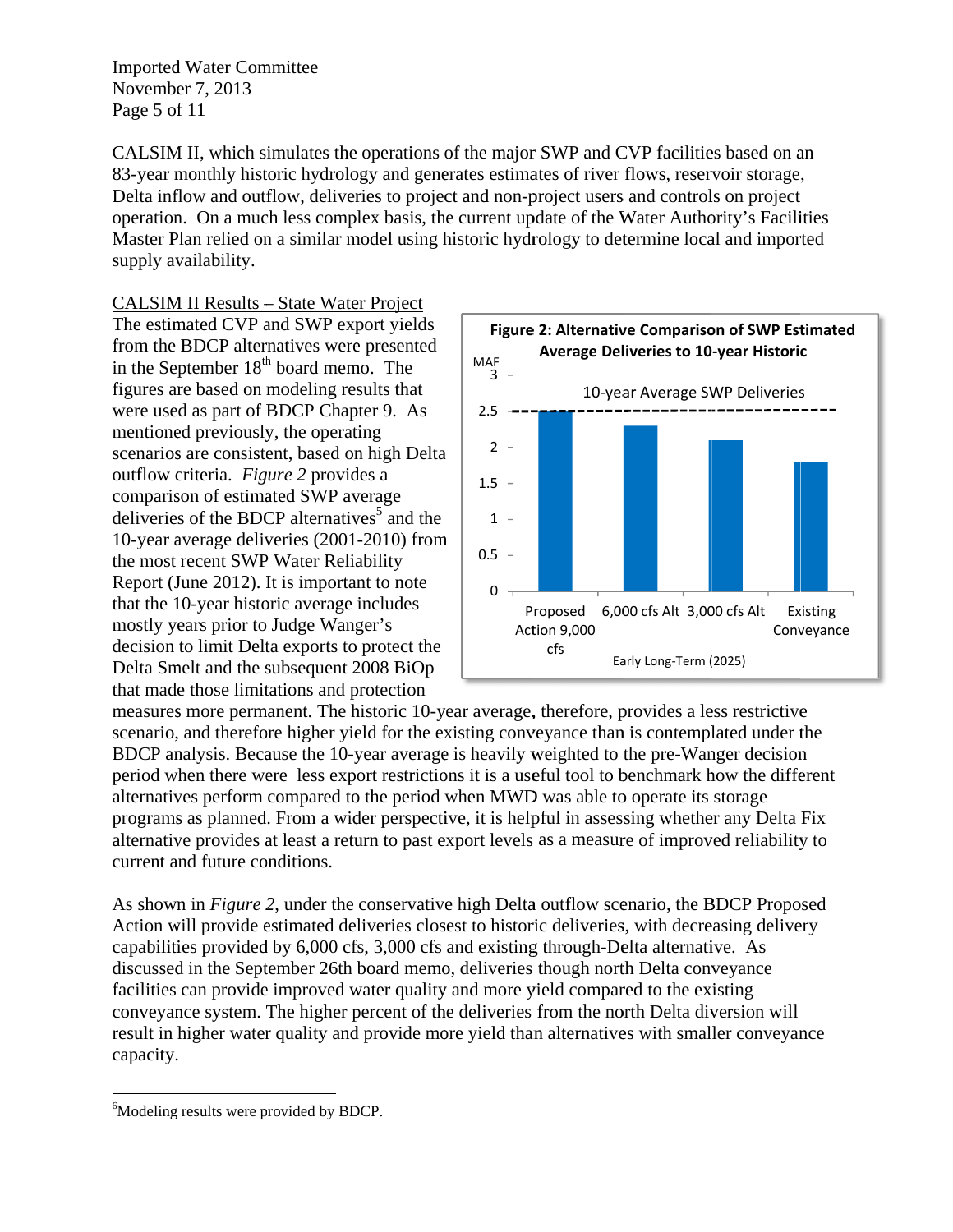Imported Water Committee November 7, 2013 Page 6 of 11

In regard to projected water demands of the SWP Contractors, the BDCP Chapter 9 economic benefits analysis developed a specific model to analyze supply and demand balances (SDBSIM) to estimate the future demand for water of 36 urban agencies and used an existing model (SWAP) developed by UC Davis to forecast agricultural water demand in the light of differing supply and economic conditions. The purpose of analyzing supply and demand balances among the contractors was to identify supply shortages and then value the benefit of avoiding those shortages. Urban contractor demand was forecasted using econometric data, employment, housing, income, population, and historic hydrology. That approach is similar to the CWA-MAIN model the Water Authority uses for its long range demand forecast included in the Urban Water Management Plan (UWMP). The SDBSIM Model also included UWMP projections for local supply and storage capacity where that information was available. Accounting for conservation and normal economic conditions, BDCP analysis projected the total water demand across the 36 urban agencies to grow 20 percent over the forecast period (2050). A recent survey conducted by the California Urban Water Agencies (CUWA) of its members showed that those agencies that relied on Delta exports, who are also state water contractors, showed increasing demands and increased imported water amounts in 2030 compared to 2010. A majority of the CUWA agencies surveyed also showed an increase in local supply development over the same period. This is consistent with the analysis conducted by BDCP in the Chapter 9 evaluation of take alternatives.

#### Reliability Analysis of MWD SWP Deliveries ("Big Gulp, Little Sip" Analysis)

The next step in the staff reliability analysis is to compare the different alternatives in regard to MWD deliveries from the SWP. In this evaluation, consistent with Board policy principles, the Delta solution should improve the ability of water users to maximize water diversions from the Delta during wet periods for use in dry periods. This is often referred to as the "big gulp, little sip" approach. This is consistent with MWD's approach to resources reliability planning, which combines the use of core water supplies and flexible (or variable) supplies that enhance dry year reliability during a prolonged drought. This is similar to the Water Authority's planning approach to develop core supplies, such as the Quantification Settlement Agreement (QSA) transfers and Carlsbad Desalination Project, and flexible supplies, such as the San Vicente Dam Raise Carryover Storage Project and use of dry-year transfers.

To determine which alternative best satisfies the objective of delivering the big wet-year gulp and little dry-year sip, the reliability analysis of MWD SWP deliveries primarily focuses on the reliability of deliveries in wet-years, in order to approximate reliability in dry-years. In determining the availability and reliability of wet-year deliveries, it is important to look at both the volume of water available and the frequency, or how often the water is available. The frequency of available deliveries is expressed as a percentage of the time or as a specific number of years out of a 10-year period. The modeling results conducted for BDCP Chapter 9 provide the amount and frequency of total SWP deliveries, simulated based on the 83-year observed hydrology, for each of the BDCP alternatives. For this board memo, 50 percent of the modeled deliveries were taken to determine MWD's SWP deliveries, which approximates MWD's SWP Table A amount (MWD's allocation of water under its contract with DWR for SWP water). *Figure 3* shows the range of MWD deliveries for the alternatives.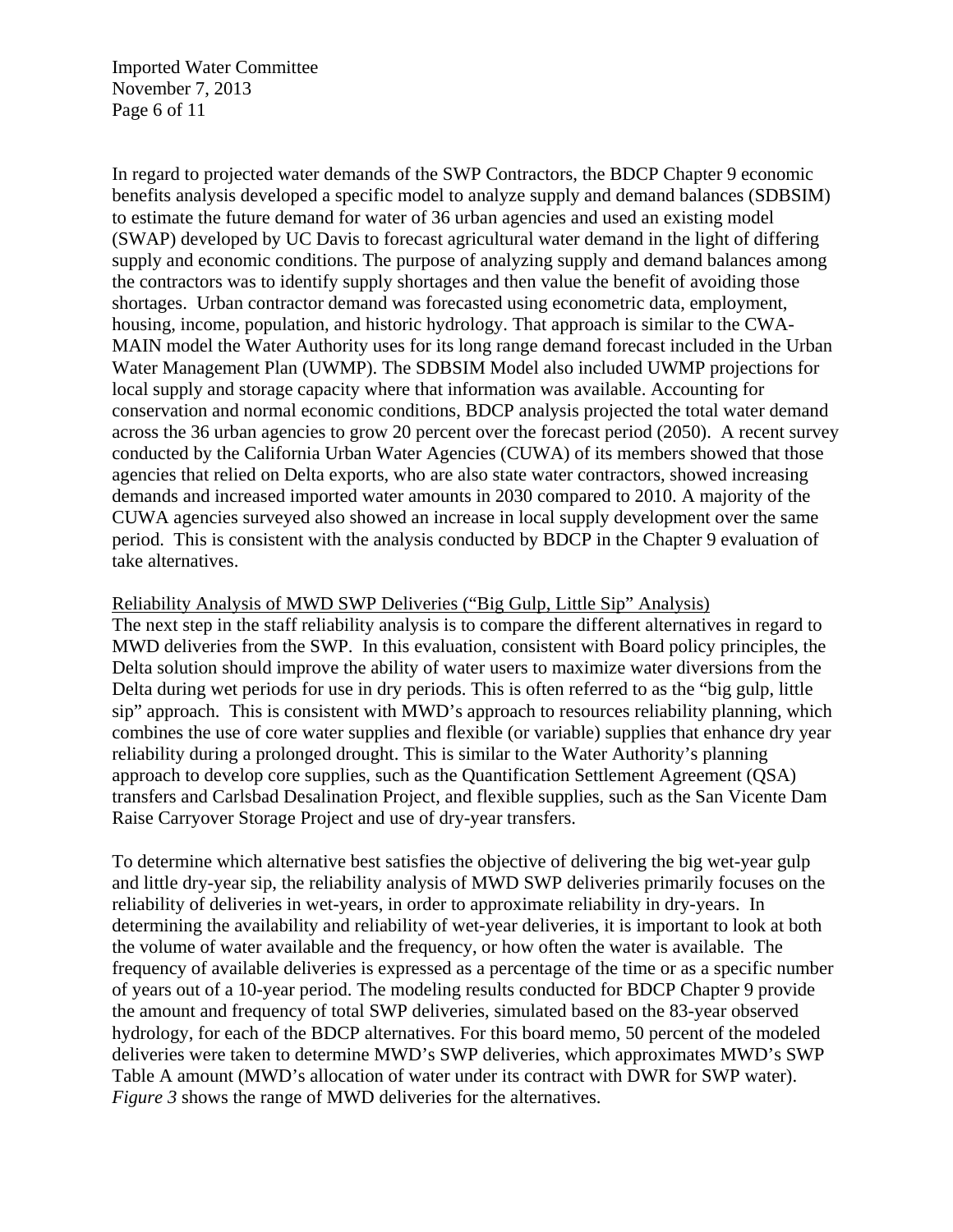

As shown in *Figure 3*, the simulated frequency of dry year deliveries is similar to all the alternatives, due to the minimal inflows due to dry weather and Delta export operating criteria. This is the "little sip" available in a dry year. This equals approximately 550,000 AF at a 90 percent exceedence level. This means that 90 percent of the time it will be greater than that amount. It also means that 10 percent of the time, or 1 in 10 years, it will be at 550,000 AF or less. The SWP deliveries in wet years, when the projects need to take a "big gulp," are shown on the graph and will have greater variability between the alternatives because more water is available for export in those years and larger conveyance capacity will yield larger amounts of supply. At a 30 percent exceedence, or 3 out of 10 years, the range is between 1.0 MAF and 1.4 MAF.

Imported water supply reliability is heavily dependent on the relationship of puts into, and takes out of storage to manage the hydrologic cycle. Storage is the balancing account that seeks to better match the variability of weather with the more static, but still variable, amount of water demand. In dry years, when demand for water typically increases, water is pulled from storage to meet that demand because core supplies have dwindled. In wet years, demand is suppressed and core water supplies are more abundant and can be placed into storage. As discussed above, MWD's approach to dry year reliability is heavily dependent on using variable supplies from storage to meet increased member agency demand for imported water. That demand for imported water is directly related to member agency local supplies that would be available in a dry year.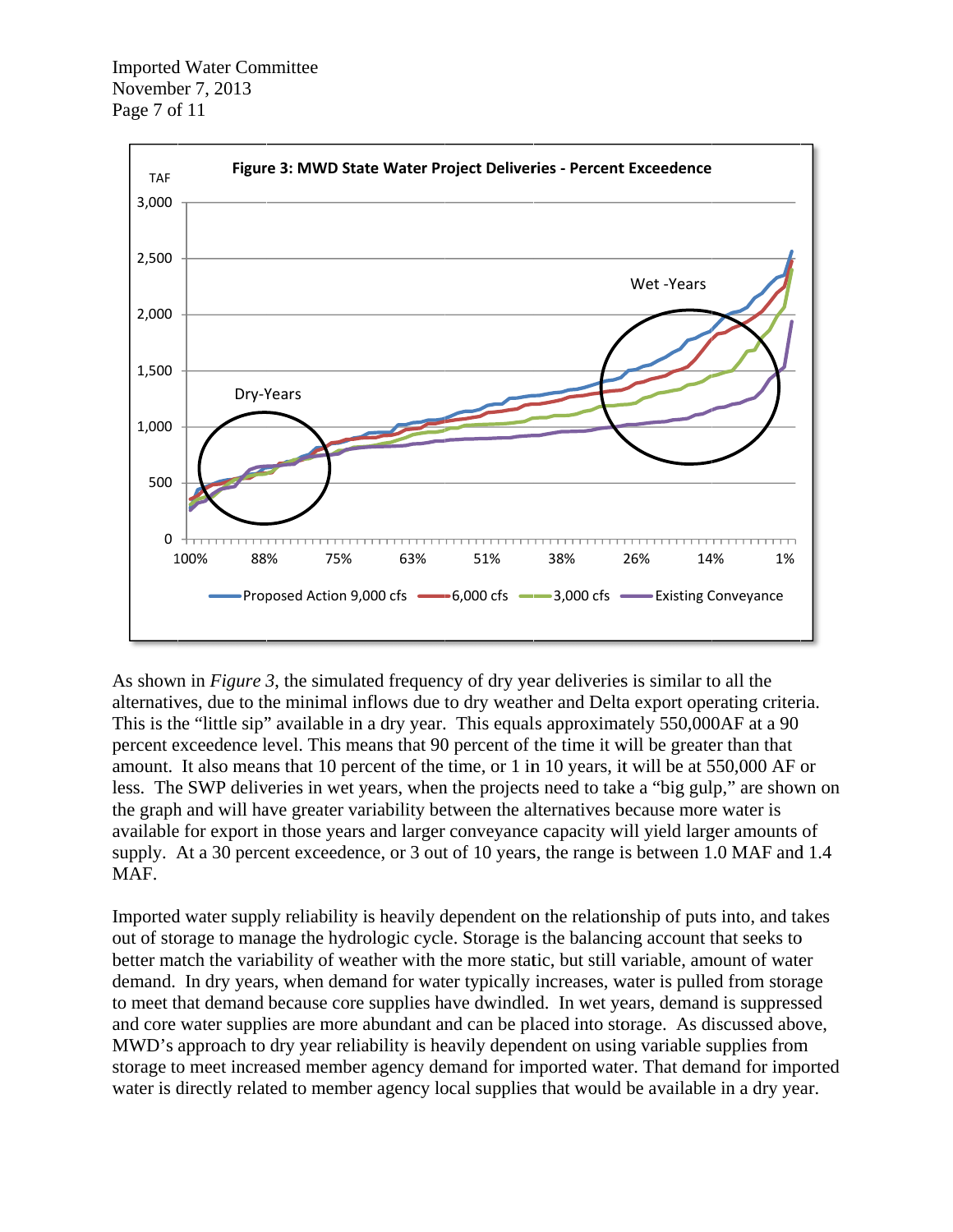**Imported Water Committee** November 7, 2013 Page 8 of 11

## Determining MWD Regional Demands and Local Supplies

Staff utilized regional water demand<sup>6</sup> projections and proposed local supply numbers from MWD's 2010 Regional Urban Water Management Plan (RUWMP), but also included additional local supplies that were contained in MWD member agencies' UWMPs, but not in MWD's plan, that would meet the Water Authority's criteria of what would constitute verifiable projects. The adjustment also included the discrepancies of the Los Angeles Aqueduct yield reported between MWD's RUWMP and Los Angeles Department of Water and Power's UWMP. The additional projects that MWD excluded from its RUWMP, but which would meet the Water Authority's criteria for verifiable projects, were quantified in a December 2011 report prepared by Gordon Hess and Associates, Inc., (GHA) and total 165,000 AF in a normal water year and  $136,886AF<sup>7</sup>$ in a dry-year. MWD's and the MWD member agencies' Urban Water Management Plans identified dozens of additional potential local water supply projects that may or may not be developed in the 25-year planning horizon of their 2010 plans. In all, these agencies' plans identified a much greater amount of potential local supply development in MWD's service area, than the amount identified in the GHA report. However, only those projects that meet the Water Authority's criteria of verifiable were factored into this memo's analysis.

*Figure 4* shows MWD's estimated Colorado River supplies, MWD member agencies local projects (which include the Water Authority Colorado River transfers) and the estimated SWP deliveries required to meet projected regional demands in a normal and dry-year. If SWP deliveries to MWD are less than the amount shown in Figure 4, MWD would need storage and short-term transfer supplies to meet demands. The estimated SWP deliveries assume that MWD and its member agencies develop verifiable supplies as planned, along with achievement of water conservation targets. There are always uncertainties and risks in implementation of either imported or local resource projects. If they are not developed as planned, there could be a shortfall between demand and available local and imported supplies.



<sup>&</sup>lt;sup>6</sup> The regional demand projections included in MWD's RUWMP were based on the most recent SCAG and SANDAG growth forecasts available at that time. Since then the forecasts have been updated showing lower growth, which in turn lowers projected demands. The regional demand projections also include member agencies' replenishment demands of about 104 TAF on MWD. MWD currently does not provide discounted replenishment water rates, which may modify member agencies' replenishment demands on MWD. This analysis does not adjust potential MWD demand changes as a result of MWD's lack of published discounted replenishment water rates.<br><sup>7</sup> The variation between the two numbers is largely attributed to LADWP's LAA supplies. For example, MWD's

RUWMP under-reported LADWP's LAA supplies in 2025 by 22TAF if the year turns out to be "normal," but overreported the same supply by 18.3TAF if it turned out to be a "single dry-year."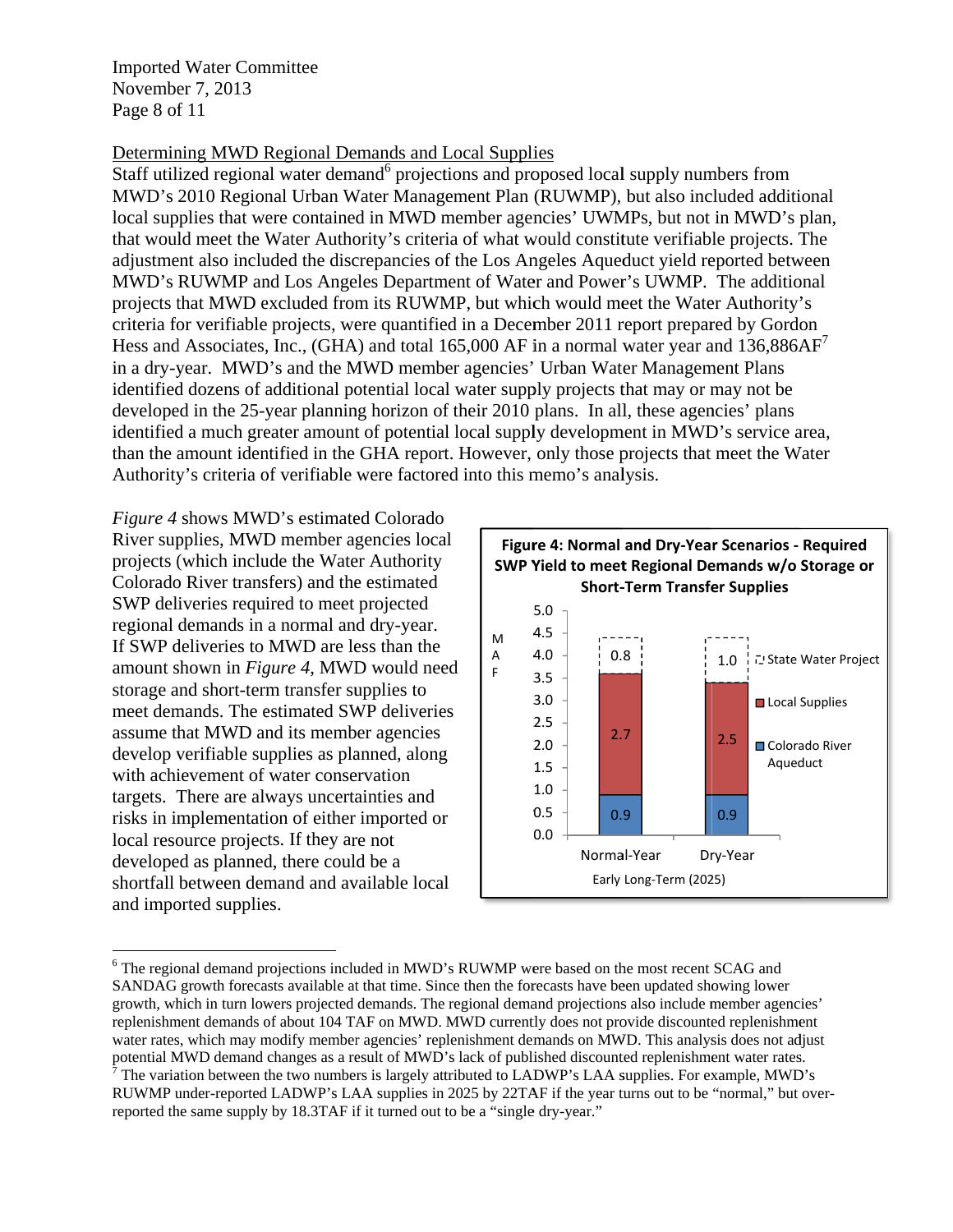Imported Water Committee November 7, 2013 Page 9 of 11

#### Frequency of Storage Takes and Puts

As mentioned above, MWD's approach to resources reliability planning combines the use of core water supplies and flexible supplies to meet existing and projected demands. The flexible supplies generally consist of short-term transfers and storage supplies. With the construction of Diamond Valley Lake and development of Central Valley groundwater storage programs, MWD's storage supplies are the predominant flexible resource and the focus of this analysis.

Based on *Figure 4* and the modeling performed for BDCP Chapter 9, as shown in *Figure 3*, the frequency of MWD receiving less SWP water than required to meet normal year demand is approximately 20% of the time or 2 out of 10 years for the BDCP Proposed

| Table 3: MWD Puts to Storage $> =250$ TAF |                   |  |
|-------------------------------------------|-------------------|--|
| <b>Alternative</b>                        | <b>Frequency</b>  |  |
| Proposed Action (9,000cfs)                | 7 out of 10 years |  |
| $6,000 \text{ cfs}$                       | 6 out of 10 years |  |
| 3,000 cfs                                 | 5 out of 10 years |  |
| <b>Existing Conveyance</b>                | 3 out of 10 years |  |

Action and the two alternatives with north Delta conveyance. It is approximately 3 out of 10 years for the existing conveyance system. In other words, 2-3 years out of 10 core supplies from SWP deliveries would not be sufficient to meet a normal demand of 1.7 MAF<sup>8</sup> in the MWD service area. When core supplies are not sufficient to meet member agency demand, MWD must rely on its storage reserves and/or dry-year transfers to either reduce or eliminate shortages. As noted above in *Figure 4*, in dry years MWD's draw on storage increases as local supplies decrease and demands can increase.

Because imported water supplies work in tandem with MWD storage and the frequency and magnitude of takes from storage have increased with restrictions on Delta exports, the relationship between puts and takes from storage and imported supply reliability has only increased in importance. The focus on reliability improvements in SWP deliveries is therefore not on the yield that can be expected in a dry year (as noted above it is comparable for all alternatives) but how storage can be replenished in the normal and wet years, the "Big Gulp." Over the 10-year period of 2001-2010, MWD was able to take between 1.5 MAF and 1.7 MAF

| Table 2: Approximate Frequency of 1.5 MAF of SWP<br>Deliveries to MWD (Wet-Year "Big Gulp") |                            |  |
|---------------------------------------------------------------------------------------------|----------------------------|--|
| <b>Alternative</b>                                                                          | <b>Frequency</b>           |  |
| Proposed Action (9,000cfs)                                                                  | 30% (3 out of 10 years)    |  |
| $6,000 \text{ cfs}$                                                                         | 20% (2 out of 10 years)    |  |
| 3,000 cfs                                                                                   | $10\%$ (1 out of 10 years) |  |
| <b>Existing Conveyance</b>                                                                  | 1% (1 out of 100 years)    |  |

 $\overline{a}$ 

in wet years to meet demands and replenish storage<sup>9</sup>. Based on the modeling performed for BDCP Chapter 9, as shown in *Figure 3*, the frequency of MWD being able to get this amount of water from the SWP is shown for each alternative in *Table 2*.

 $8$  The 1.7 MAF of MWD demands excludes the Water Authority's QSA transfers. The transfers are included in the local projects number in *Figure 4*. The numbers have also been rounded in the figures.

<sup>&</sup>lt;sup>9</sup> MWD's lack of proper rates to correctly allocate costs associated with dry-year resources (water and facility needed to store and convey water) to those who cause the costs is one of the issues that is a component of the Water Authority's rate litigation and is not addressed here.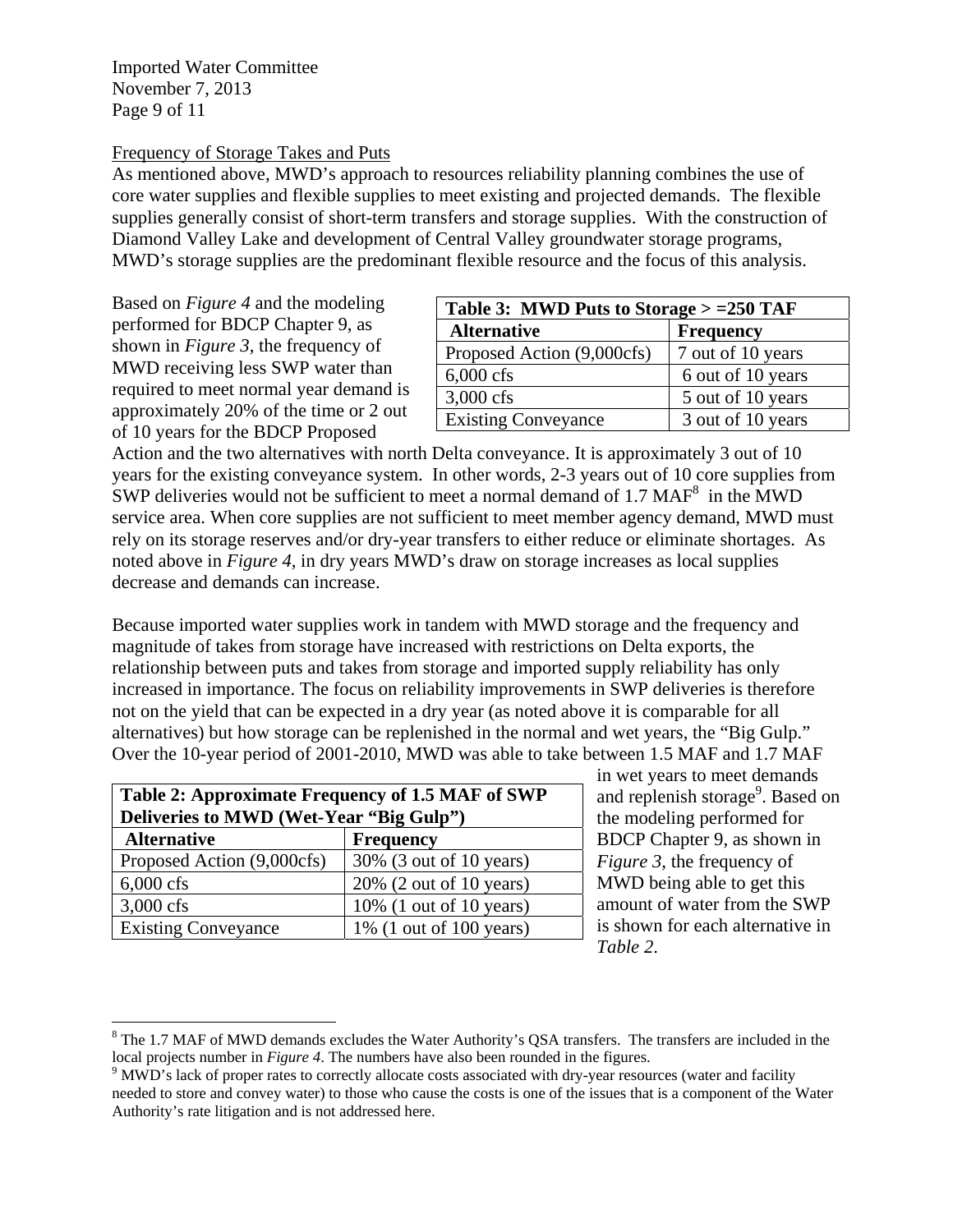**Imported Water Committee** November 7, 2013 Page 10 of 11

Prior to Judge Wanger's 2007 decision, MWD estimated takes from storage at 3 out of 10 years, which roughly translated into potential puts into storage 7 out of 10 years. Immediately post-Wanger's decision, the estimate of puts to storage changed to 3 out of 10 years and substantially increased the risk that storage supplies may not be available to assist in meeting demands in dryyears. This ratio has improved recently due to improved understanding of Delta pumping restrictions and MWD member agencies' reduced demand on MWD; nonetheless, to optimize SWP yields, MWD will rely mostly on storage to make up the difference. Based on the modeling performed for BDCP Chapter 9, the frequency of MWD being able to meet normalyear demands and put approximately 250,000 AF of SWP supplies in storage for each alternative is shown in *Table 3*.

One of the Board's water reliability policy principles, states that a BDCP solution should, "Improve the ability of water-users to divert water from the Delta during wet periods, when impacts on fish ecosystem are lower and water quality is higher." In evaluating the magnitude of puts to storage in Table 2 and the frequency of puts to storage in Table 3, a more complete picture is available of each alternative on how they address that principle. This demonstrates that all alternatives with north Delta conveyance provide a more reliable yield, overall, that is available to put into storage than the existing conveyance. Although each alternative with north delta conveyance outperforms the existing conveyance, the question of which one best correlates to demand is subject to how MWD operates its storage, the magnitude and duration of shortages and how much water is required to be placed into storage. Tables 2 and 3 illustrate that the larger conveyance capacity alternatives provide the ability to more frequently place water into storage.

#### Reliability Analysis of Water Authority Projected Water Resource Mix

The Water Authority's Bay-Delta Policy Principles states that the Delta solution should "...provide San Diego County with a reliable, high-quality supply of affordable, imported water consistent with the Water Authority's Urban Water Management Plan." The first step in this analysis is to determine the MWD imported water supplies available to meet demands in a dry-year scenario.<sup>10</sup> Consistent with the Water Authority's 2010 UWMP scenario planning process, under this dry-year scenario MWD would be allocating supplies based on preferential rights. Currently MWD allocates supplies through its Water



 $^{10}$  This analysis only addresses supply reliability on its own. A separate analysis will be conducted by staff to evaluate the affordability and cost/benefit of improvements in reliability. Affordability of a Bay-Delta fix is an important Policy Principle adopted by the Board and will be the subject of a future Imported Water Committee meeting.